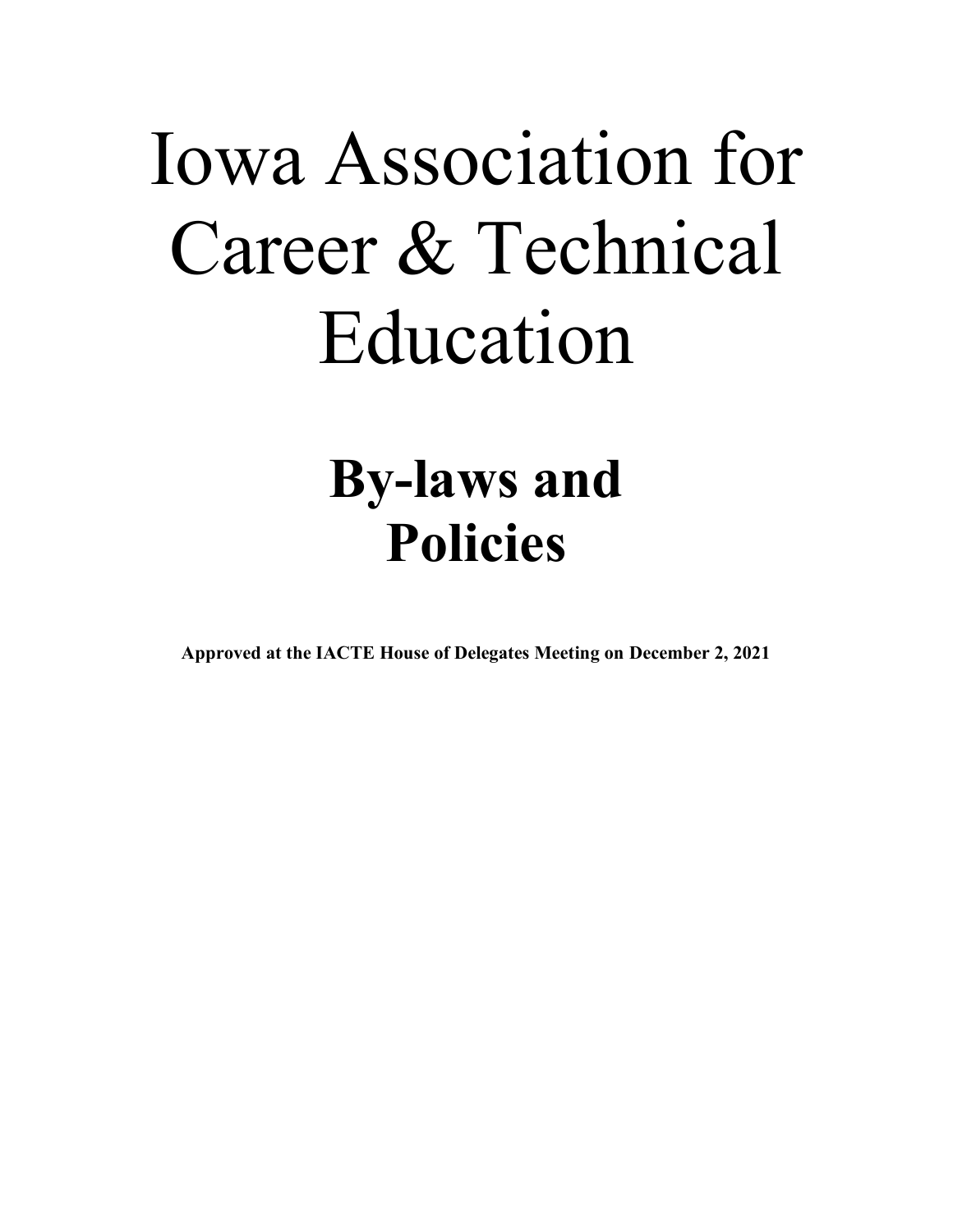## Bylaws

| Article I.             | Name                                                               |
|------------------------|--------------------------------------------------------------------|
| Article II.            | Association for Career and Technical Education Affiliation         |
| Article III.           | Purposes                                                           |
|                        | Article IV. Program Year                                           |
|                        | Article V. Membership                                              |
|                        | Article VI. Organizational Structure                               |
|                        | Article VII. Governing Bodies                                      |
| Article VIII. Officers |                                                                    |
|                        | Article IX. Selection of Officers/Board Member                     |
|                        | Article X. Selection of Region III Policy Committee Representative |
|                        | Article XI. Committees                                             |
| Article XII. Meetings  |                                                                    |
|                        | Article XIII. Parliamentary Authority                              |
|                        | Article XIV. Amendments                                            |

## **Policies**

- I. General<br>II. Policies-
- Policies-Board of Directors
- III. Policies: Committees
- IV. Duties of IACTE Executive Committee<br>V. Reimbursement of Expenses
- Reimbursement of Expenses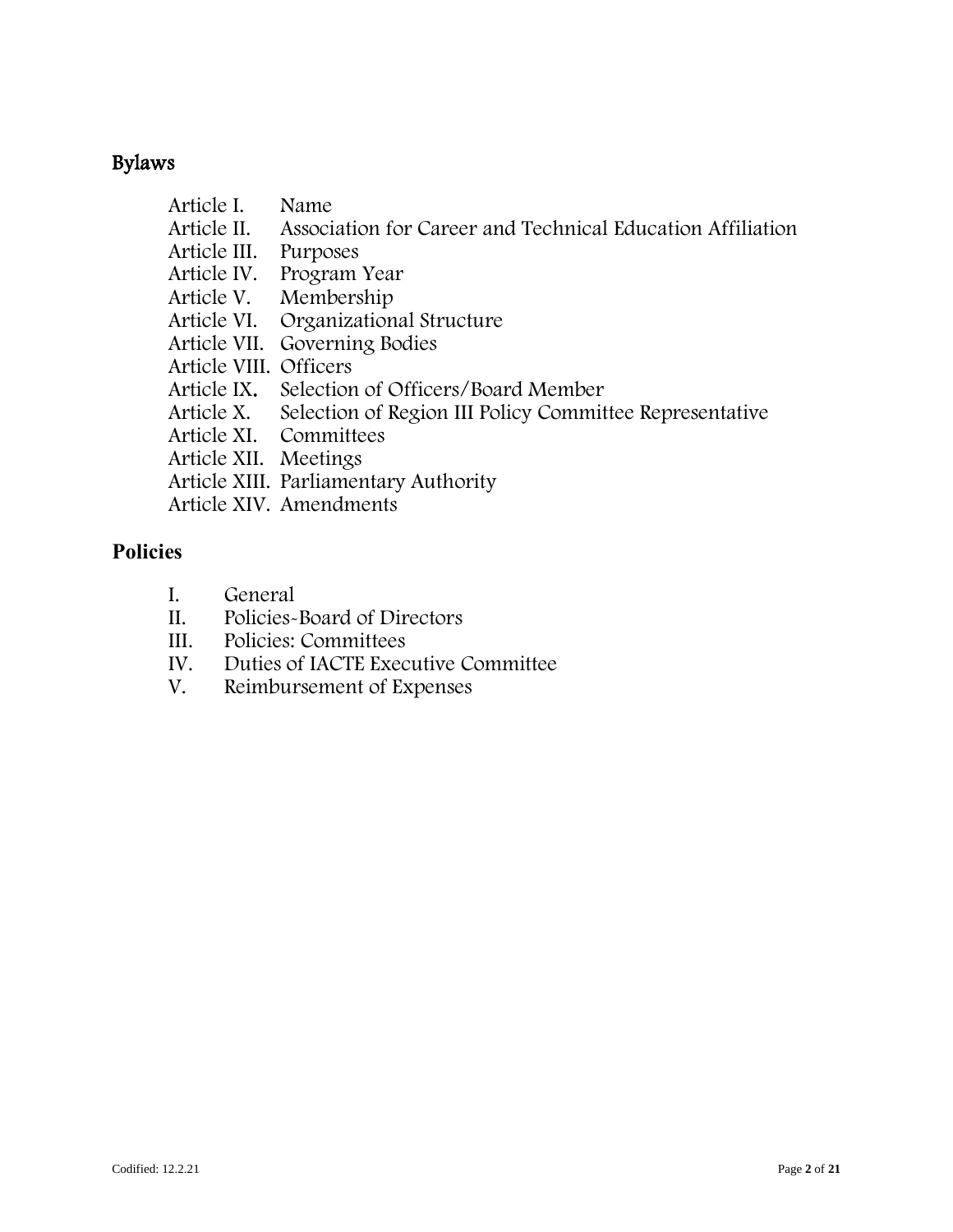#### **ARTICLE I. NAME**

The name of this organization shall be Iowa Association for Career and Technical Education (Iowa ACTE).

#### **ARTICLE II. ASSOCIATION FOR CAREER AND TECHNICAL EDUCATION AFFILIATION**

Iowa ACTE shall be an affiliated and unified state association with the national Association of Career and Technical Education. By-laws of ACTE shall take precedence over the Iowa ACTE by-laws should a conflict arise between the two.

#### **ARTICLE III. PURPOSES**

The purpose of this organization shall be:

- A. To advocate for quality career and technical education within the State of Iowa.
- B. To encourage greater interest in career and technical education at the local, state, and national levels.
- C. To inform the people of the State of Iowa of the strengths of career and technical education.
- D. To serve as the coordinating organization for all career and technical educators of the State of Iowa.
- E. To encourage membership in and cooperation with the program of ACTE and its various divisions.
- F. To encourage appropriate agencies/institutions to conduct surveys and/or studies to evaluate the effectiveness of career and technical education in Iowa, and to identify the educational offerings that are necessary to meet the needs of current business, industry and labor markets.
- G. To encourage programs, activities, services, and professional development while meeting the diverse interests of the membership.
- H. To support and promote the activities of Career and Technical Student Organizations (CTSOs).

#### **ARTICLE IV. PROGRAM YEAR**

The program year is from July 1 through June 30. Officers shall assume their new duties at the beginning of each program year. If elected prior to the year of service, the 2<sup>nd</sup> Vice Presidentelect shall serve as an ex-officio member of the Iowa ACTE Board of Directors and Executive Board from the time they are elected until the program year begins.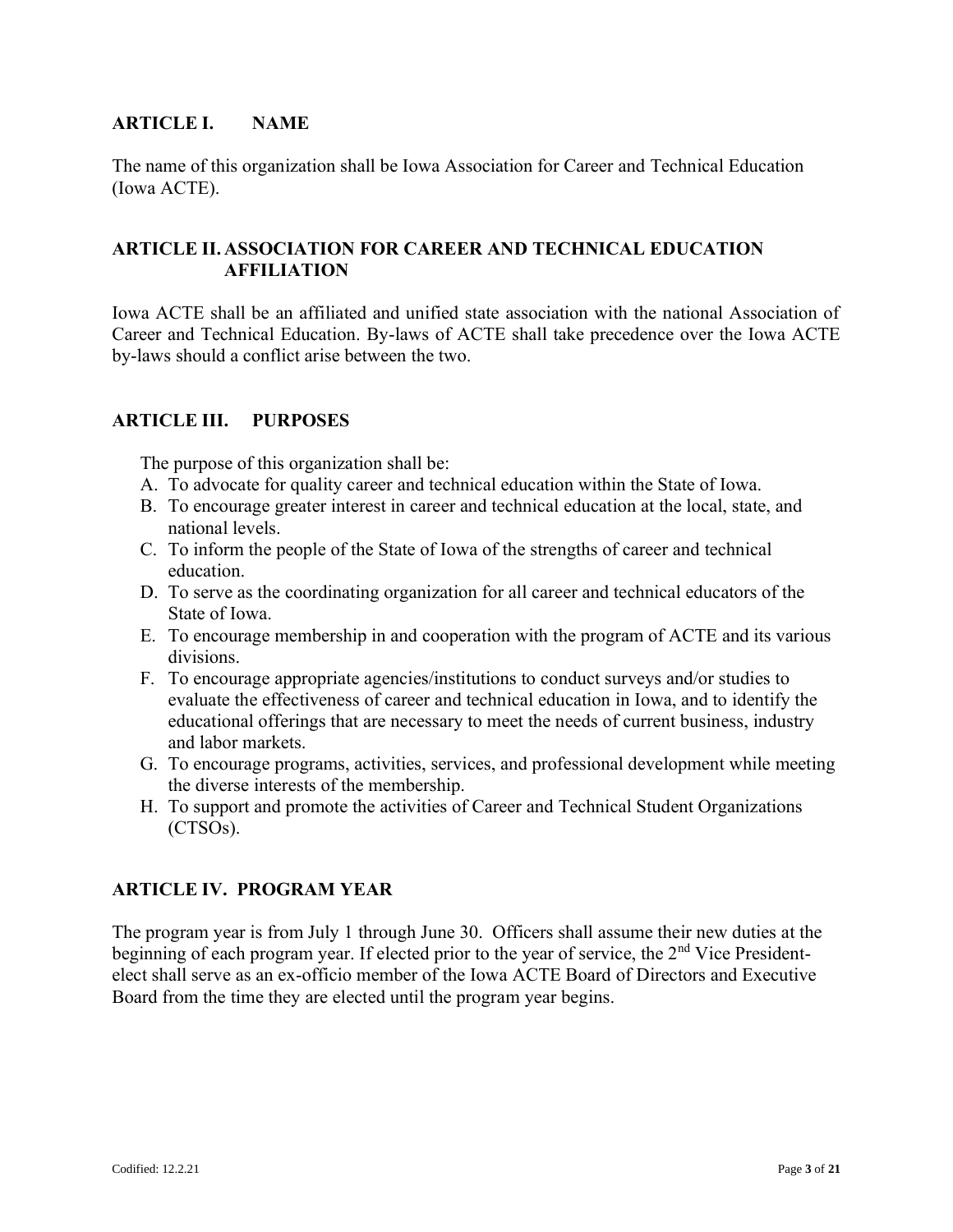#### **ARTICLE V. MEMBERSHIP**

- A. Eligibility: Any individual interested in the purposes of the Iowa ACTE shall be eligible for membership.
- B. Classification of Members Membership shall be available in the following classifications and includes membership in both Iowa ACTE and National ACTE:
	- 1. Affiliated Membership Includes membership in both the national ACTE and state Iowa ACTE organizations. All persons employed in or concerned with career and technical education shall be eligible for affiliate membership in this Association.
	- 2. Student Membership Student membership shall be available to students enrolled full-time in preparing to become career and technical educators and are not employed full time in the education system as a teacher, counselor or administrator.
	- 3. Educational Institution Membership Available to any educational institution or agency that supports career and technical education.
	- 4. Industrial/Business Membership
		- Available to any industry or business that supports career and technical education.
- C. Dues: Dues for each membership classification shall be recommended by the Board of Directors and determined by the House of Delegates through its adoption of the budget.
- D. Membership Year: New memberships shall be for a twelve-month term beginning on the first day of July. If this service is contracted, the renewal membership of those members of both Iowa ACTE and ACTE may change to coincide with the ACTE membership cycle.
- E. Voting and Holding Office

Affiliated, Educational Institution and Industry/Business Members may be candidates for elected offices, hold positions on the Board of Directors, and vote on any business of the Association. Note: Officers and Directors must be members of Iowa ACTE, ACTE and their divisions, if applicable.

- F. Membership Responsibility: It shall be the responsibility of all members to:
	- 1. Participate in Iowa ACTE activities.
	- 2. Elect members to the offices of Iowa ACTE.
	- 3. Present facts and express their opinions and desires regarding the various activities and programs of Iowa ACTE to officers of their respective divisions, the members of the House of Delegates, and the Board of Directors.
	- 4. Accept and carry out assignments designated by the Iowa ACTE committee chairpersons, the Iowa ACTE Board of Directors, and Iowa ACTE President.

#### **ARTICLE VI. ORGANIZATIONAL STRUCTURE**

A. Divisions: Recognized divisions of Iowa ACTE are identified in Section I of the Iowa ACTE Policy Manual. To be recognized as an active division, a division must maintain a minimum of 10 Affiliate members and must have by-laws, elected officers and regular meetings.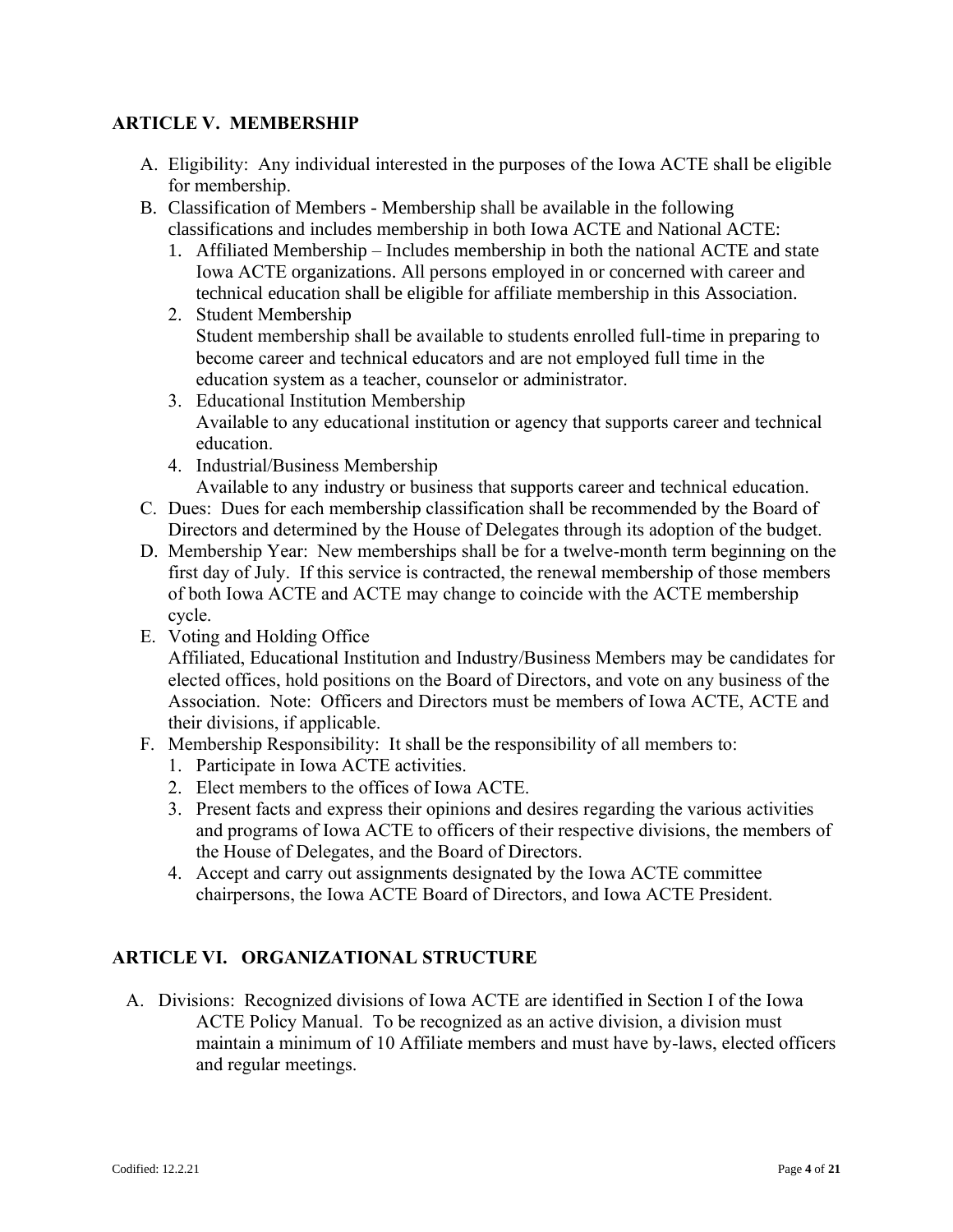- 1. In cases where members belong to more than one division: for voting purposes at the House of Delegates Meeting, the individual will have to declare their primary area of interest.
- 2. Each division may elect or appoint one representative to serve on the Board of Directors.
- 3. Any Affiliated members of Iowa ACTE with membership in their respective division shall be eligible to serve in the office of the division representative.

#### **ARTICLE VII. GOVERNING BODIES**

- A. House of Delegates
	- 1. Membership: The House of Delegates shall be composed of the elected and appointed members of the Board of Directors, representatives from the active divisions as named in the Iowa ACTE Policy Manual**.** An active division shall be allowed one (1) delegate plus one additional delegate for each twenty (20) Affiliated members who are members of the Iowa ACTE prior to June 30. As clarification, the following would occur:
		- 10-20 members: 1 vote
		- 21-40 members: 2 votes
		- $41 60$  members: 3 votes, etc.

The Executive Director shall inform each active division of the number of delegates they may send to the House of Delegates Meeting.

- 2. Duties
	- a. It shall be the duty of each member of the House of Delegates to keep informed regarding the welfare of Iowa ACTE.
	- b. It shall be the duty of the House of Delegates to act upon proposals presented by the Board of Directors and to conduct all business not designated to the Board of Directors. Decisions made by the House of Delegates shall be binding on the Iowa ACTE and its officers.
- 3. Meetings: Meetings of the House of Delegates shall be during the Annual Conference/Meeting of the Association and at a time and place designated by the Board of Directors. The meeting(s) shall be open with voting restricted to officially designated delegates. All members in good standing shall have the privilege of the floor at all sessions of the House of Delegates. Quorum: A majority of the voting delegate members must be present.

#### B. Board of Directors

- 1. Membership: The Board of Directors of the Iowa ACTE shall be the President, the First Vice-President, the Second Vice-President, the Past-President, and the Iowa ACTE Region III Representative, and one person representing each of the active divisions as defined in the Iowa ACTE Policy Manual. The Treasurer, Secretary, Executive Director and the Bureau Chief for Career and Technical Education or the Bureau Chief's Department of Education designee shall be ex-officio members.
- 2. Duties
	- a. The Board of Directors shall have the management and control of the affairs and funds of the association. They shall act within the boundaries of the Iowa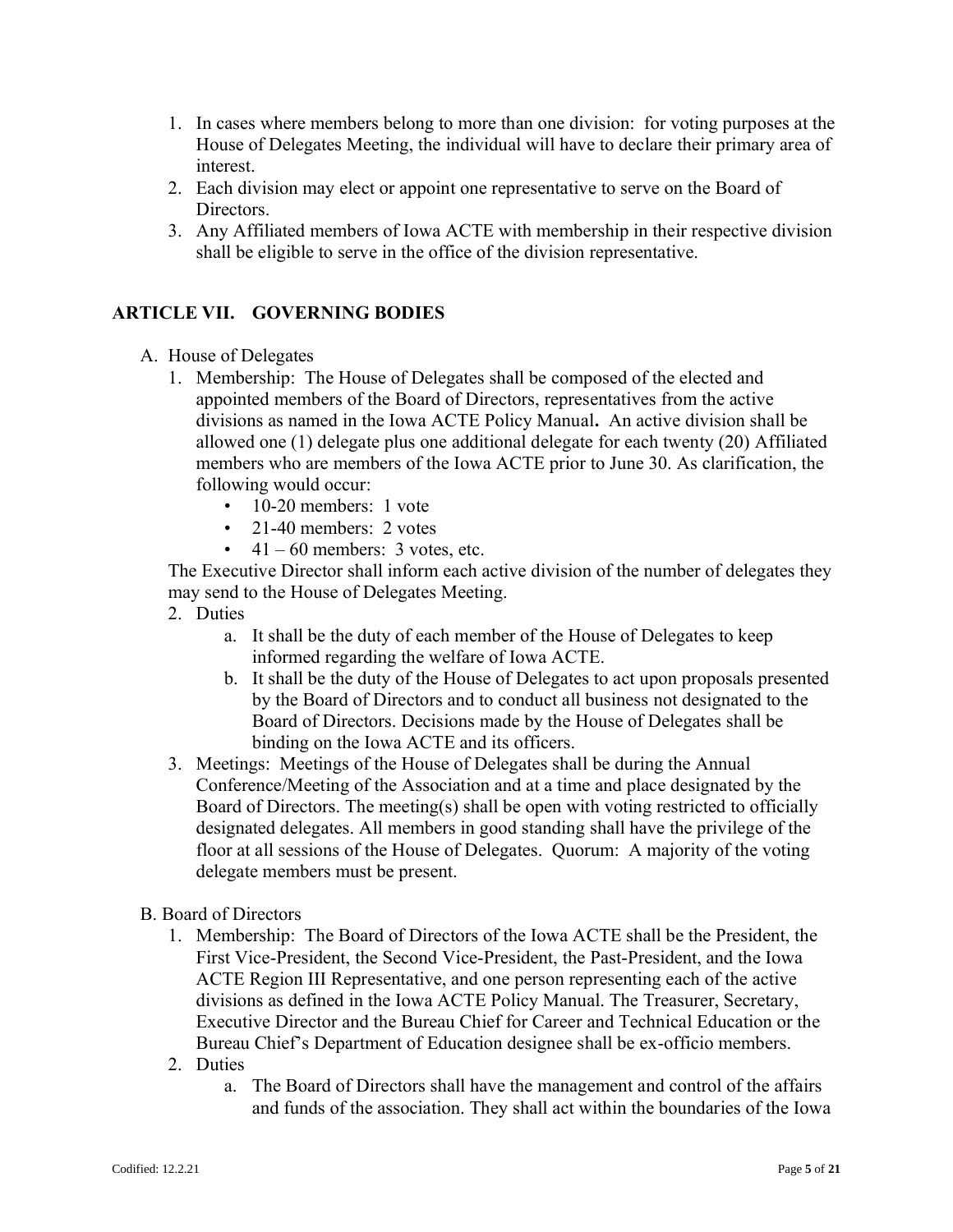ACTE Policy Manual, which shall be developed and revised by the Iowa ACTE Board of Directors. It shall be the duty of the Board of Directors to make said Policy Manual available to all members before said policies are put into action.

- b. Any officer, member of the Board of Directors, elected or appointed official of Iowa ACTE who does not fulfill the responsibilities and duties of his/her office may be replaced by a two-thirds vote of the Board of Directors.
- 3. Quorum: A majority of the board members must be present.
- C. Executive Committee
	- 1. The Executive Committee shall be composed of the Past-President, President, First Vice-President, Second Vice-President, Treasurer, Secretary and Iowa ACTE Region III Representative. (The Secretary, Treasurer, and Executive Director shall be ex-officio members.)
	- 2. The Executive Committee of the Board of Directors shall, when the Board is not in session, coordinate the activities of the Board and shall carry forth the duties of the Association in accordance with the policies and directive established by the Board. Quorum: A majority of the executive committee members must be present.

#### **ARTICLE VIII. OFFICERS**

- A. Elected Officers
	- 1. The officers of the Association shall be the Past President, President, First Vice President, Second Vice President, and Secretary. Officers ascend to the next office each year after serving as 2<sup>nd</sup> Vice President. (i.e., 2<sup>nd</sup> VP becomes 1<sup>st</sup> VP, 1<sup>st</sup> VP becomes President and President becomes Past President). The Secretary does not ascend, but serves a 2-year term with the option to run for an unlimited number of concurrent terms.
	- 2. Duties of Elected Officers
		- a. The term of office for elected officers will be July 1 through June 30.
		- b. The President shall perform all of the duties assigned to that office. The President, or in his/her absence, the First Vice President, shall preside at all meetings of the Association, Board of Directors, and Executive Committee.
		- c. The First Vice President shall serve for a period of one year prior to assuming the duties of the President. The First Vice President shall perform such duties as directed by the Board of Directors or the Executive Committee.
		- d. The Second Vice President shall serve for a period of one year prior to assuming the duties of First Vice President and shall perform such duties as directed by the Board of Directors or the Executive Committee.
		- e. If the election occurs prior to July 1, the second Vice President-Elect and Secretary-Elect shall serve as an ex-officio member of the Iowa ACTE Executive Board and Board of Directors from the time they are elected until July 1 of their year of service.
		- f. The Past President shall serve for a period of one year and shall perform such duties as directed by the Board of Directors and the Executive Committee
		- g. More detailed duties are outlined in the Policy Manual of Iowa ACTE.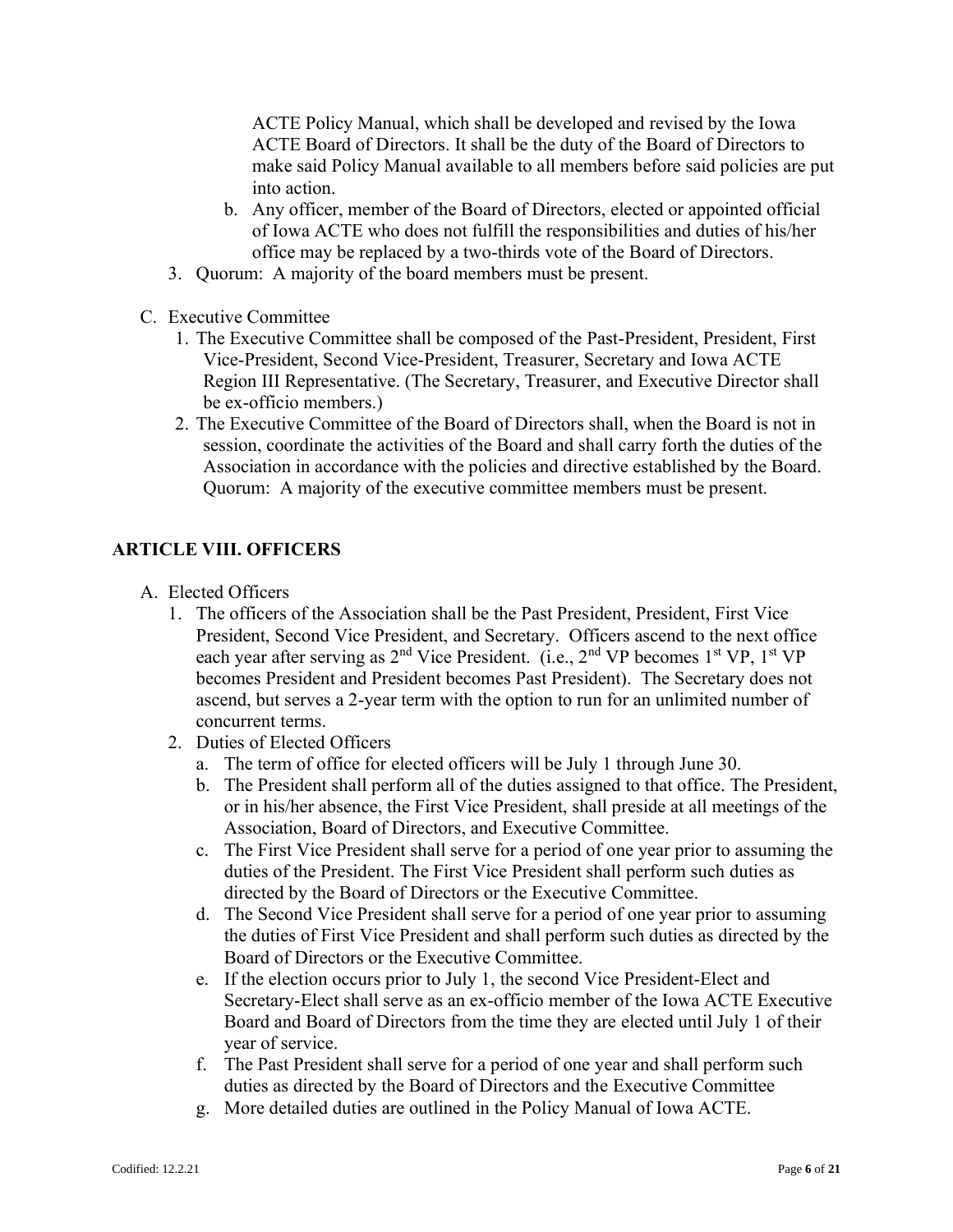- B. Executive Director
	- 1. A part-time Executive Director shall be appointed annually by the Iowa ACTE Executive Committee and approved annually by the Board of Directors. An annual review would be conducted by the Iowa ACTE Board of Directors, with the option to terminate or continue the contract at that time.
	- 2. Duties of the Executive Director are included in the Policy Manual.
- C. Appointed Treasurer
	- 1. A Treasurer shall be appointed by the Iowa ACTE Executive Officers Committee and shall be approved annually by the Board of Directors.
	- 2. Duties of Appointed Treasurer
		- a. The Treasurer shall perform duties as directed by the Executive Committee, the Board of Directors, and the House of Delegates.

#### **ARTICLE IX. SELECTION OF OFFICERS/BOARD MEMBERS**

- A. Second Vice President
	- 1. Eligibility The Second Vice President of Iowa ACTE shall be selected from the membership of Iowa ACTE.Candidates shall be nominated on the basis of demonstrated leadership in career and technical education. No officer shall be eligible to succeed himself/herself for a full term. The nominee shall also be a member of ACTE and will maintain membership in ACTE while serving in office.
	- 2. Process of Nomination

The Nominating Committee of Iowa ACTE shall submit to the Iowa ACTE Board of Directors for its approval one or more nominees for the office of Second Vice-President. Second Vice President candidates shall rotate between post-secondary and secondary. Additional nominations may be made from the floor providing each nominee has been interviewed and deemed compliant with applicable criteria in the Iowa ACTE Bylaws and Policies by the nominating committee and is approved by a majority of delegates voting. The Past Presidents' Committee serves as the nominating committee. A nominating report is due at least 60 days prior to the annual conference.

- 3. The nominees for  $2<sup>nd</sup>$  Vice President or their designee will present comments (1-2) minutes) at the House of Delegates meeting at the Annual Conference and will also present at a general session of the membership at the conference to be determined by the Conference Planning Committee. Nominations from the floor will also be accepted at the House of Delegates Meeting according to #2 Process of Nomination above.
- 4. Method of Election: Each eligible member shall be sent an electronic ballot for voting no later than 15 days following the Annual Conference. It shall be returned to the Executive Director electronically date stamped within 15 days after the ballot was sent to the members. The Iowa ACTE Executive Committee or its designees shall verify the name of the person duly elected. In case of a tie vote of two or more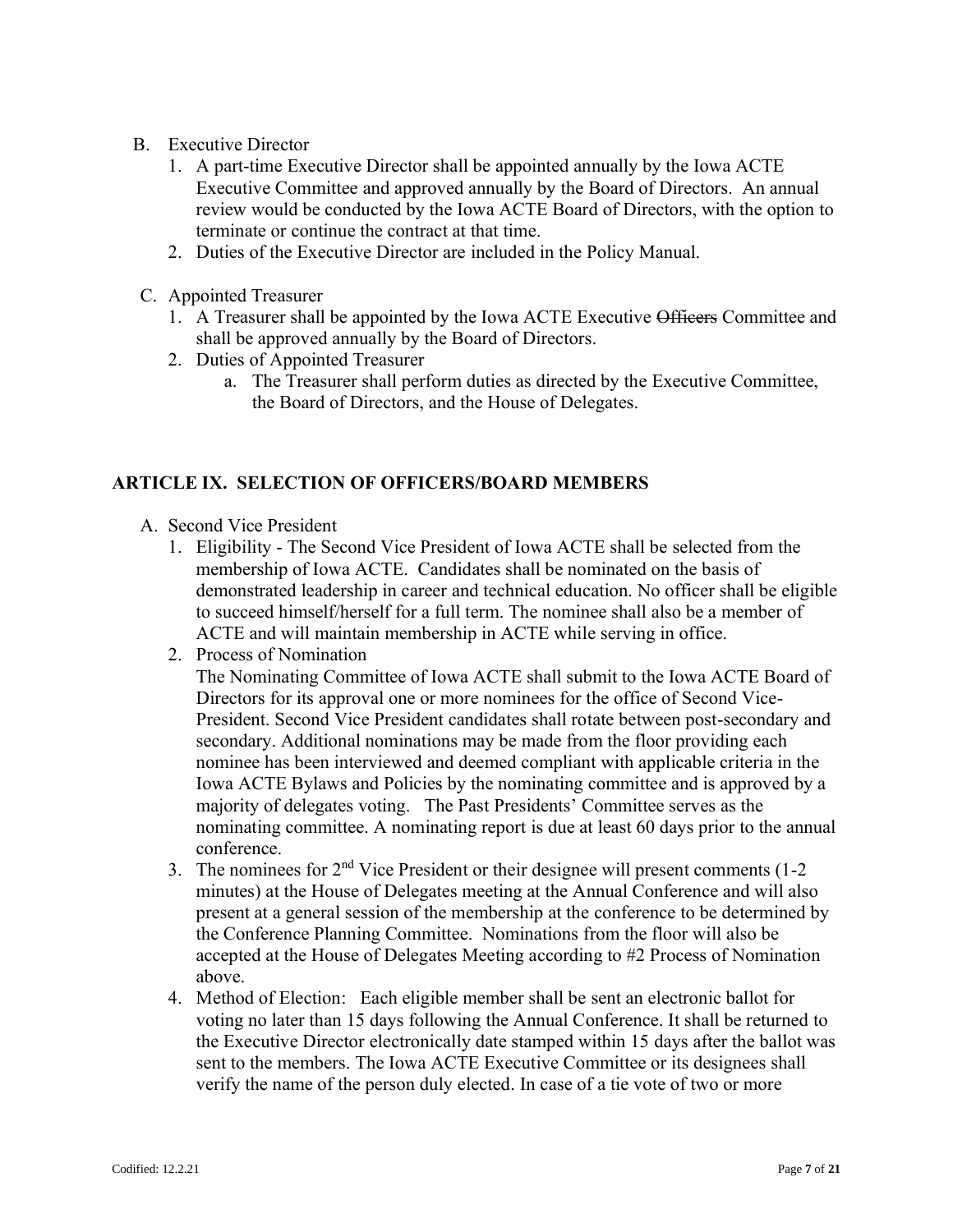nominees, the 5-member Executive Committee shall cast the deciding votes for office. A plurality vote shall constitute an election.

- 5. Announcement of election results will be made within 30 days following the Iowa ACTE Annual Conference.
- B. Secretary
	- 1. Eligibility The Secretary of Iowa ACTE shall be selected from the membership of Iowa ACTE. Candidates shall be nominated on the basis of demonstrated leadership in career and technical education. The nominee shall also be a member of ACTE and will maintain membership in ACTE while serving in office.
	- 2. Process of Nomination

The Nominating Committee of Iowa ACTE shall submit to the Iowa ACTE Board of Directors for its approval of one or more two nominees for the office of Secretary. Additional nominations may be made from the floor providing each nominee has been interviewed and deemed compliant with applicable criteria in the Iowa ACTE Bylaws and Policies by the nominating committee and is approved by a majority of delegates voting. The Past Presidents' Committee serves as the nominating committee. A nominating report is due at least 60 days prior to the annual conference.

- 3. The nominees for Secretary or their designee will present comments (1-2 minutes) at the House of Delegates meeting at the Annual Conference and will also present at a general session of the membership at the conference to be determined by the Conference Planning Committee. Method of Election: Each eligible member shall be sent an electronic ballot for voting no later than 15 days following the Annual Conference. It shall be returned to the Executive Director electronically date stamped within 15 days after the ballot was sent to the members. The Iowa ACTE Executive Committee or its designees shall verify the name of the person duly elected. In case of a tie vote of two or more nominees, the 5-member Executive Committee shall cast the deciding votes for office. A plurality vote shall constitute an election.
- 4. Announcement of election results will be made within 30 days following the Iowa ACTE Annual Conference.
- C. The Executive Director and Treasurer shall be appointed by the Executive Board and approved annually by the Board of Directors.
- D. Each active division shall elect or appoint a Representative from the membership of the division with an intended start date of July  $1<sup>st</sup>$  each year.

#### **ARTICLE X. SELECTION OF REGION III POLICY COMMITTEE REPRESENTATIVE**

- **A.** Nominees: Nominees of the Iowa ACTE Representative to the Region III Policy Committee are to be selected from the membership based on demonstrated leadership in Iowa ACTE. Nominees must also be members of ACTE and maintain membership while serving in office.
- B. Term of Office
	- a. The term of office for the Iowa ACTE Representative to the Region III Policy Committee shall be three years, beginning on July 1.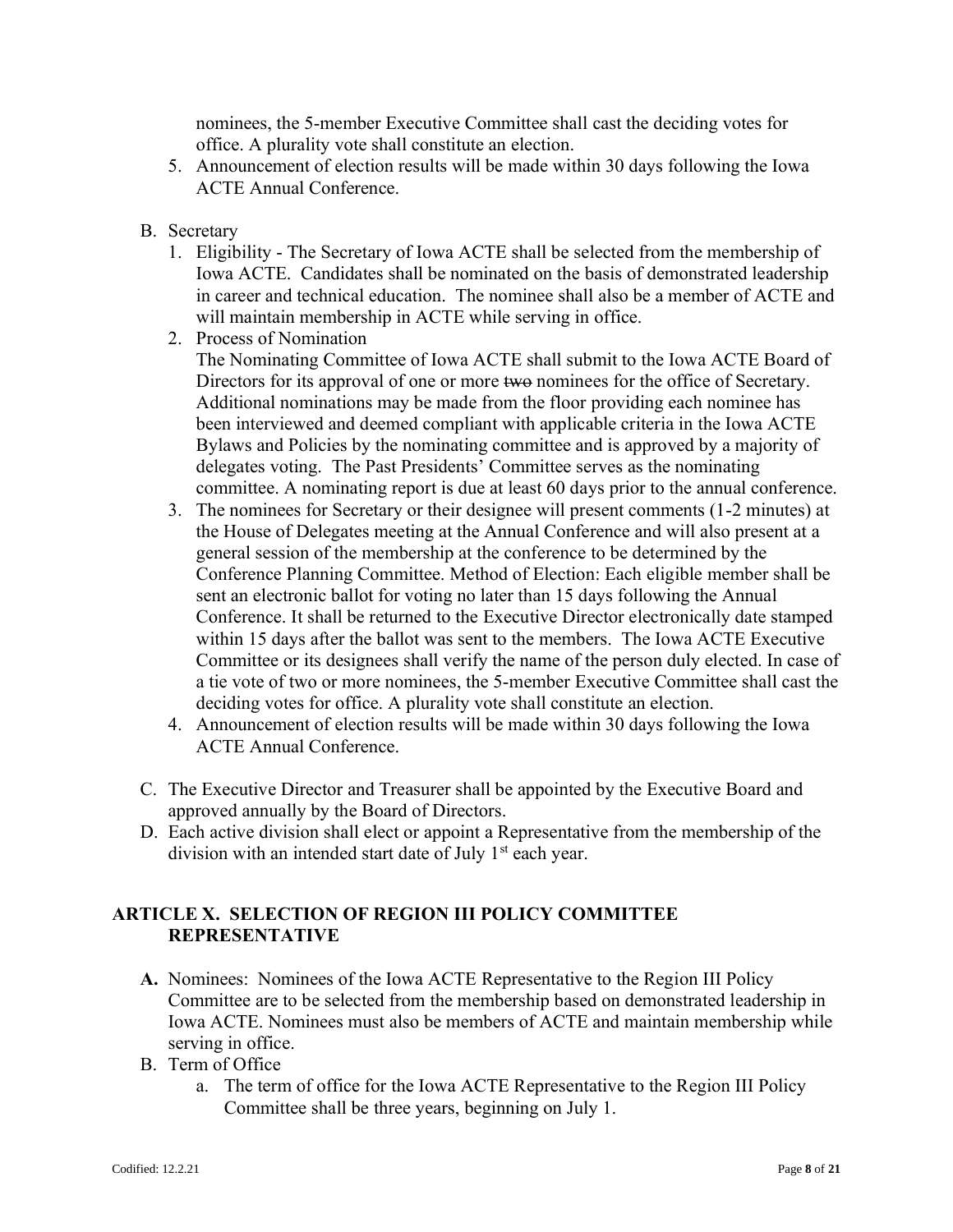- b. An officer cannot serve two successive terms except that a person appointed to fill an unexpired term may be nominated to fill the following full term.
- C. Process of Nomination: In the year for the election of the Iowa ACTE Region III Representative, the Iowa ACTE Nominating Committee shall submit to the Iowa ACTE Board for its approval one or more nominees for the Iowa ACTE Representative to the Region III Policy Committee.
- D. Method of Selection: Election shall be completed by February 1 of the new year the new Iowa ACTE Representative to the Region III Policy Committee is to take office.
- E. Fulfilling an Unexpired Term: In case of an unexpired term, the Iowa ACTE Board of Directors shall actively solicit qualified candidates to complete that term. Appointments must be confirmed by a majority of the voting members of the Iowa ACTE Board of Directors.

#### **ARTICLE XI. COMMITTEES**

A. Standing Committees

The Iowa ACTE Board of Directors shall establish procedures for the creation and operation of standing committees and task force committees as it deems appropriate. Duties are listed in the Iowa ACTE Policy Manual and shall not be limited to only those listed; the President may assign additional duties.

All Committees shall prepare a written progress report to be presented at the annual meeting of the House of delegates.

All committee members shall be members of Iowa ACTE.

- 1. Audit Review Committee Chairperson – Iowa ACTE Region III Representative Membership – Past President
- 2. Awards and Scholarship Committee Co-chairpersons – Two Iowa ACTE Board of Directors Division Representatives Membership – Iowa ACTE Region III representative with remaining membership selected by Co-Chairs and Approved by the Iowa ACTE Board of Directors.
- 3. Conference Planning Committee: Chairperson Iowa ACTE 1<sup>st</sup> Vice President Membership – Selected by chair and approved by the CTE Board of Directors
- 4. Membership Committee Co-Chairpersons – Iowa ACTE Executive Director and the President of the Board Membership – Shall consist of each division's membership reporter.
- 5. Policy Development Committee Chairperson – Iowa ACTE Past President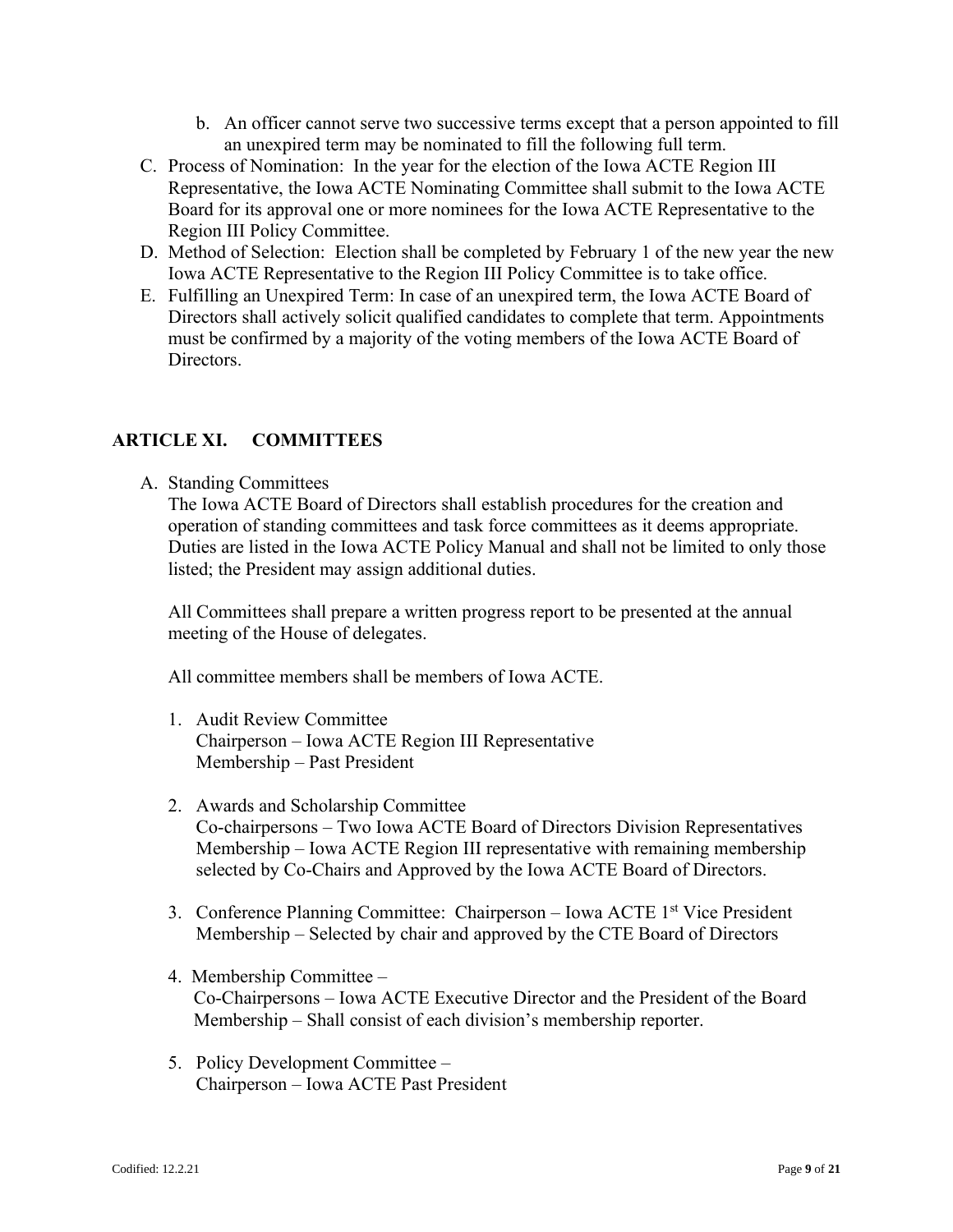Membership – 2nd Vice President and a representative from each active division. Members selected by chair and approved by Iowa ACTE Board of Directors.

- 6. Communications Committee Chairperson – Past President Membership; – Iowa ACTE website designee and others selected by chair and approved by the Iowa ACTE Board of Directors.
- 7. Nominating Committee Chairperson: – Immediate Past President Membership: – Past Presidents
- B. Ad Hoc Committees: The President may appoint ad Hoc Committees as the need arises with the approval of the Board of Directors. A by-laws committee shall be appointed every even program year to review and update by-laws and the policy manual.
- C. Ex-officio Committees: Ex-officio Committees shall be made up of the members of the organizations that support career and technical education and have approval of the Board of Directors to be represented at Board meetings.

#### **ARTICLE XII. MEETINGS**

- A. The Annual Meeting/Conference of the Association shall be held at such time and location as the Board of Directors designates. Notice of the Annual Conference shall be given to the membership at least sixty (60) days in advance of the meetings.
- B. Other meetings shall be held at such times as the President and the Board of Directors may select, or may be called upon petition (written request) of 20 members of the Iowa ACTE. A majority of the members of the House of Delegates shall constitute a quorum to transact business at any regular or special meeting.
- C. In meetings of the Board of Directors, a quorum shall consist of a majority of the Board members. The Board of Directors shall be eligible to conduct business, vote, and take action as is authorized by the Bylaws and Policy Manual. At the first meeting of the Board of Directors of the program year, by-laws and policies should be made available and quickly reviewed for the benefit of new members.
- D. All meetings of Iowa ACTE shall be open to interested parties. Only official delegates shall have voting privileges in the House of Delegates. Only elected or appointed members of the Board of Directors representing active divisions shall have voting privileges at the Board of Directors meeting.
- E. An organizational meeting of the Board of Directors to outline and begin the year's activities shall be held prior to or in conjunction with the Annual Meeting/Conference.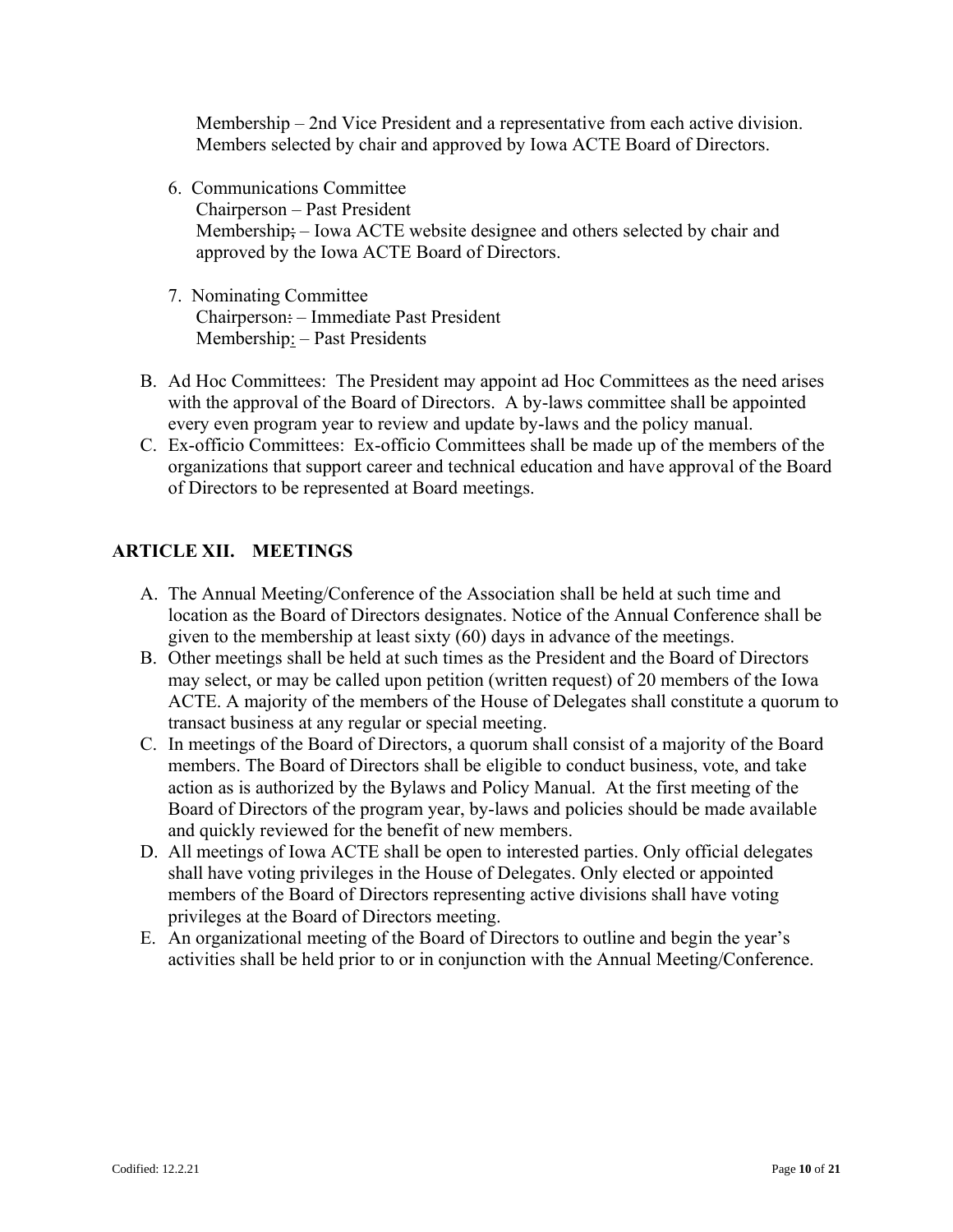#### **ARTICLE XIII. PARLIMENTARY AUTHORITY**

The current edition of Robert's Rules of Order, Newly Revised, will govern any provision not covered by the Bylaws of the association.

#### **ARTICLE XIV. AMENDMENTS**

Amendments to the Bylaws must follow these guidelines:

- Submitted to Executive Committee in writing 20 days prior to any action (postmarked or electronically date stamped)
- Requires a two-thirds vote at the Annual Conference or ballot by mail or electronic ballot.
- The President or designee shall notify all members of the proposed amendments through the Iowa ACTE web page**,** e-mail, and/or direct mail at least 15 days prior to any action.

If the proposed amendment occurs during the fiscal year, the Executive Committee may send ballots to Delegates from the immediate past House of Delegates 20 days prior to the ballot deadline.

# **Policy Manual Iowa Association for Career and Technical Education**

#### **I.GENERAL**

- A. Operation of Policy
	- 1. This policy manual may be revised or amended by a 2/3 vote of the Board of Directors present at any regular board meeting.
	- 2. This policy manual, plus any recommended revision, shall be placed in the hands of the incoming Board of Directors at the Annual Conference.
	- 3. This policy manual should be adopted at the first meeting of the new Board of Directors and amended as necessary by the Board.
- B Annual Meeting
	- 1. The House of Delegates shall meet at the annual meeting/conference at a time to be specified by the Board of Directors
	- 2. An awards presentation shall be held at the annual meeting/conference.
	- 3. Following the elections, new officers shall be installed at the first Board of Directors meeting of the program year.
- C. Representation of Membership on the Board of Directors
	- 1. Members not affiliated with an active division shall be represented on the Board through the New and Related Division, if they are an active division with at least 10 members, by-laws, officers and regular meetings.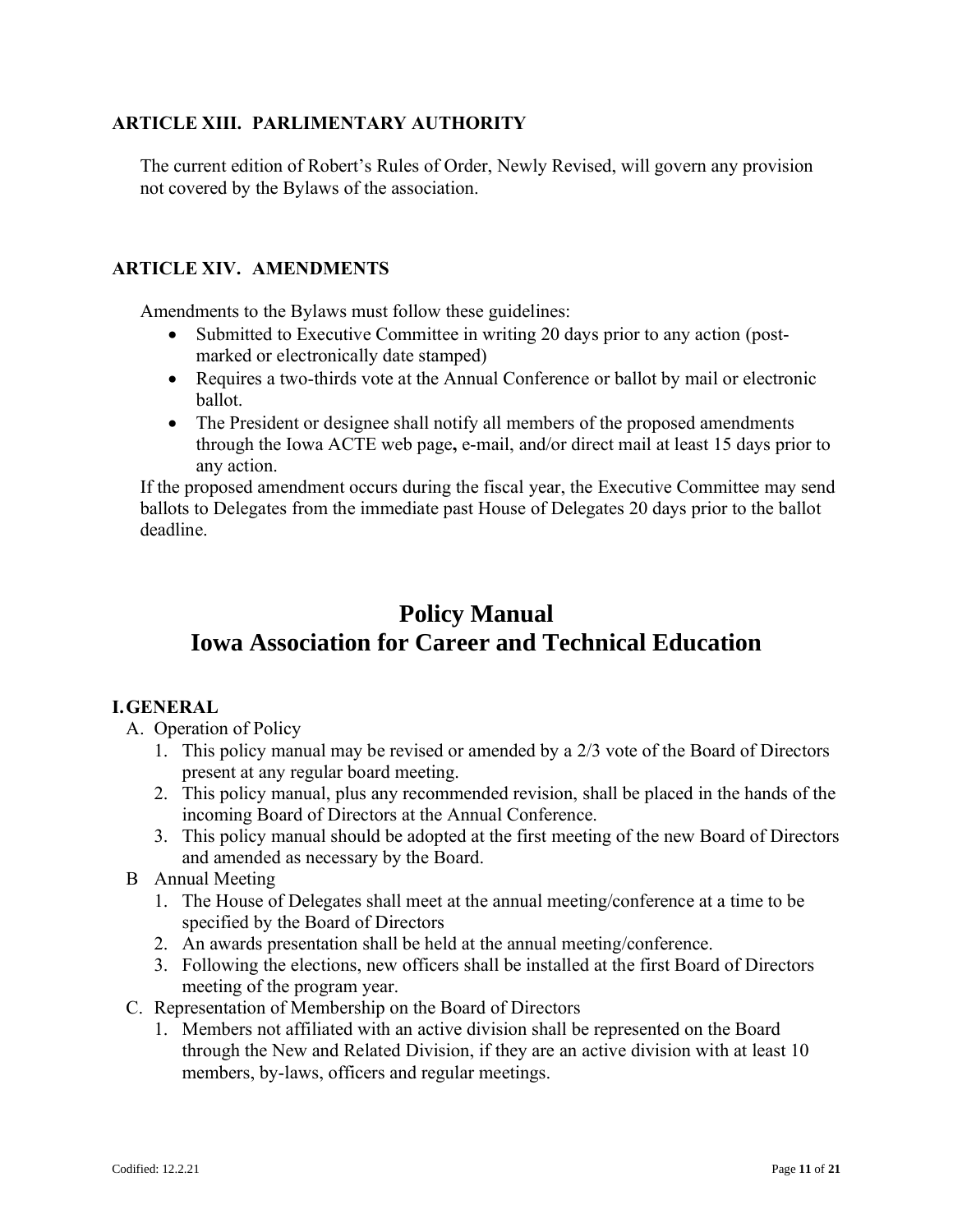2. To be recognized as an active division, a division must notify the  $2<sup>nd</sup>$  Vice President and maintain a minimum of 10 members.If a division falls below 10 members at the beginning of a program year, they will be notified in writing (mail or e-mail) by the Iowa ACTE (Executive Director) (Membership Committee) that they have one year to increase membership to the required level.

Recognized divisions of the Association shall be those of:

Active:

Iowa Association of Agricultural Educators (IAAE): Iowa Industrial Technology Education Association (IITEA): Iowa Business Education Association (IBEA): Iowa Family and Consumer Sciences Educators for Progress (IFCSE): Iowa Health Educators Association (IHEA) Iowa Work-Based Learning (IWBL)

Inactive:

Counseling and Career Development **Administrators** New and Related Division

- 3. Division Representatives shall be elected or appointed by the membership in their respective divisions.
- 4. Iowa ACTE Board of Directors Vacancies
	- a. Should the office of President become vacated, the First Vice-President shall assume the duties of President.
	- b. Should the office of First Vice-President become vacated, the Second Vice-President shall assume the duties of First Vice-President.
	- c. Should the office of Second Vice-President become vacated, the Board of Directors shall fill the office until the next general election of the membership is held.
	- d. Should the Treasurer resign, the Board of Directors shall appoint an interim Treasurer to serve until such time as a search committee can function to fill the position.
	- e. Should the Iowa ACTE Region III Representative become vacated, the Iowa ACTE Board of Directors shall actively solicit qualified candidates to complete that term. Appointments must be confirmed by a majority of the voting members of the Iowa ACTE Board of Directors.
	- f. Division Representatives' vacancies are the responsibility of the respective divisions.
- D. Official Publication
	- 1. The official publication of the Association is the Iowa ACTE Web page.
	- 2. This publication is to be updated quarterly or as determined by the Board.
	- 3. Any notice printed in the Iowa ACTE web page shall constitute an official notice to the membership.
- E. Dues
	- 1. Dues shall be set as stated in Article V. C. of the Bylaws.
	- 2. The Board of Directors shall determine all deadline dates pertaining to payment of fees or cancellation of membership.
	- 3. No dues shall be refunded to any person whose membership shall terminate for any reason.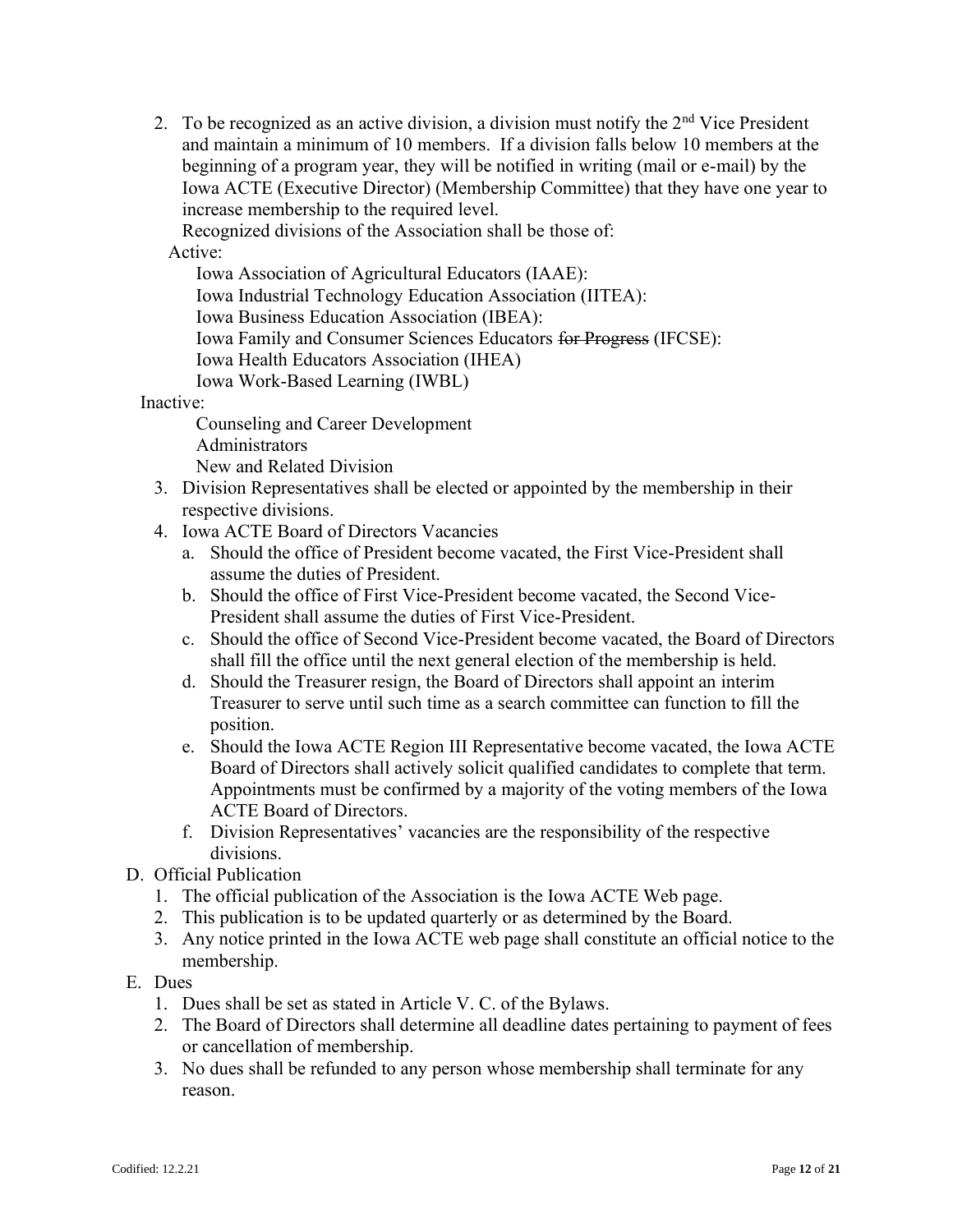4. Dues are payable to the Treasurer of the Iowa ACTE. Dues and membership lists (including e-mail addresses) from affiliate groups should be submitted to the Iowa ACTE Treasurer within 60 days of their respective conferences.

#### **II. POLICIES – BOARD OF DIRECTORS**

- A. Duties of Board Members
	- 1. To direct the work of the organization as prescribed by the By-laws.
	- 2. To perform the duties specified for directors in this manual.
- B. Regular Meetings
	- 1. Regular Board meetings shall be held a minimum of four times each year.
		- a. The meetings may be either in-person or web-based.
		- c. The place, date, times, and type of meeting shall be set by the President and approved by the Board. Special Board meetings shall be called by the President or a majority of the Board of Directors as necessary.
	- 2. The agenda for business and Board meetings shall include:
		- a. President and Treasurer reports.
		- b. Division reports
		- c. Standing committee reports and other reports requested by the Board
		- d. Ad Hoc committee reports
		- e. Ex-officio reports
			- (1) Executive Director Report
			- (2) Region III Report
			- (3) Department of Education Report
		- d. Unfinished business
		- e. New Business
			- (1) If previously placed on the President's agenda
			- (2) If properly channeled through a respective committee
			- (3) If presented by a single Board member
	- 3. Attendance at Board Meetings
		- Each Board member is expected to attend all Board meetings. If a representative is unable to attend, an alternate representing the absent representative shall be properly authorized to attend. The directors must notify the President of the alternate. Each exofficio member is expected to attend or have an authorized representative attend in his or her place.
	- 4. Attendance and reports to the Board by non-members of Iowa ACTE shall be left to the discretion of the President
	- 5. Specific duties of the Board of Directors shall be to:

a. Be responsible for Iowa ACTE duties and activities at conferences and conventions.

- b. Approve all Iowa ACTE publications and strategies for communication.
- c. Evaluate the accomplishments of Iowa ACTE and provide written documentation to the House of Delegates at the Annual Conference.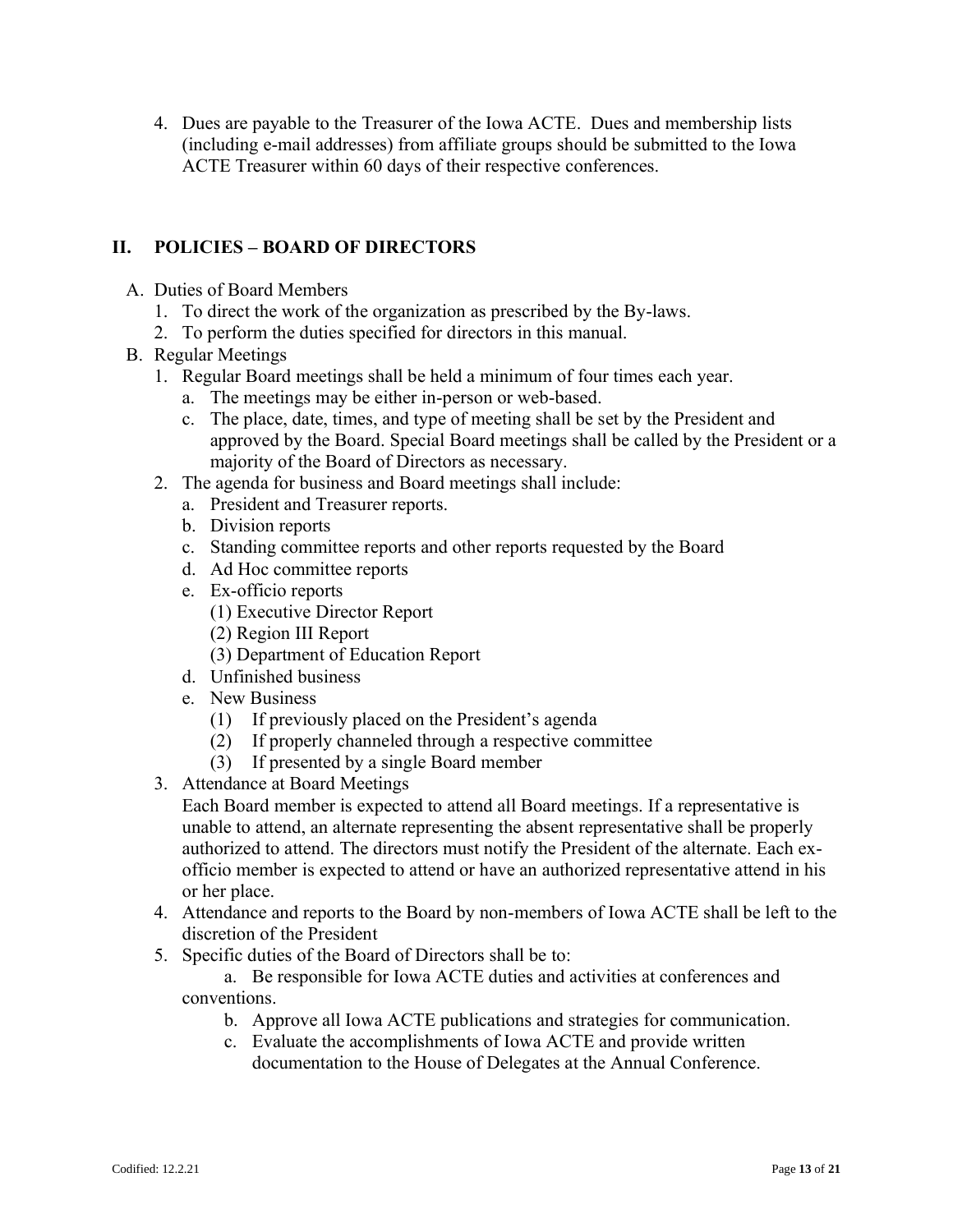- d. Develop objectives and strategies for implementation of the Iowa ACTE program of work and report to the House of Delegates at the Annual Conference.
- e. Coordinate the various committee activities with the program of work.
- f. Approve the annual budget and recommend it adoption by the House of Delegates.
- g. Receive and act upon committee reports
- h. Provide for the safekeeping and proper investment of all funds of the Association.
- i. Approve the Treasurer and designate the term-of-office and compensation.
- j. Make periodic reports for the purpose of keeping the membership informed.
- k. Fill vacancies that may occur on the Board of Directors.
- l. Perform such duties as are designated by the House of Delegates.

#### **III. POLICIES: COMMITTEES**

A. Standing Committee Duties. (Chairpersons and Membership are also defined in the Iowa ACTE By-laws.) ALL COMMITTEES: Keep files of relevant information and materials to pass on to subsequent committee chairpersons and members.

Duties shall not be limited to only those listed; the President may assign additional duties.

- 1. Audit Review Committee Chairperson – Iowa ACTE Region III Representative Membership – Past President Conduct an annual audit of the treasury and a quarterly review of both the bank statement and treasurers report. Prepare a written report to be given to the House of Delegates at the Annual Conference.
- 2. Awards and Scholarship Committee

Chairperson–At least one Iowa ACTE Board of Directors Division Membership – Iowa ACTE Region III representative with remaining membership selected by Chair and Approved by the Iowa ACTE Board of Directors. (Suggestion to have one person from each active division.)

- Facilitate awards and scholarship activities
- Identify awards and scholarships to be given
- Develop and distribute the necessary nomination and application forms
- Communicate availability of awards and timeframe to active divisions.
- Review applications and nominations
- Select winners
- Present awards at the Annual Conference
- Prepare a written report for the annual House of Delegates Meeting.
- 3. Conference Planning Committee: Chairperson Iowa ACTE 1<sup>st</sup> Vice President prior year to the conference.

Membership – Selected by chair and approved by the Iowa ACTE Board of Directors

• Organize, promote, and conduct the Annual Iowa Association for Career and Technical Education Conference.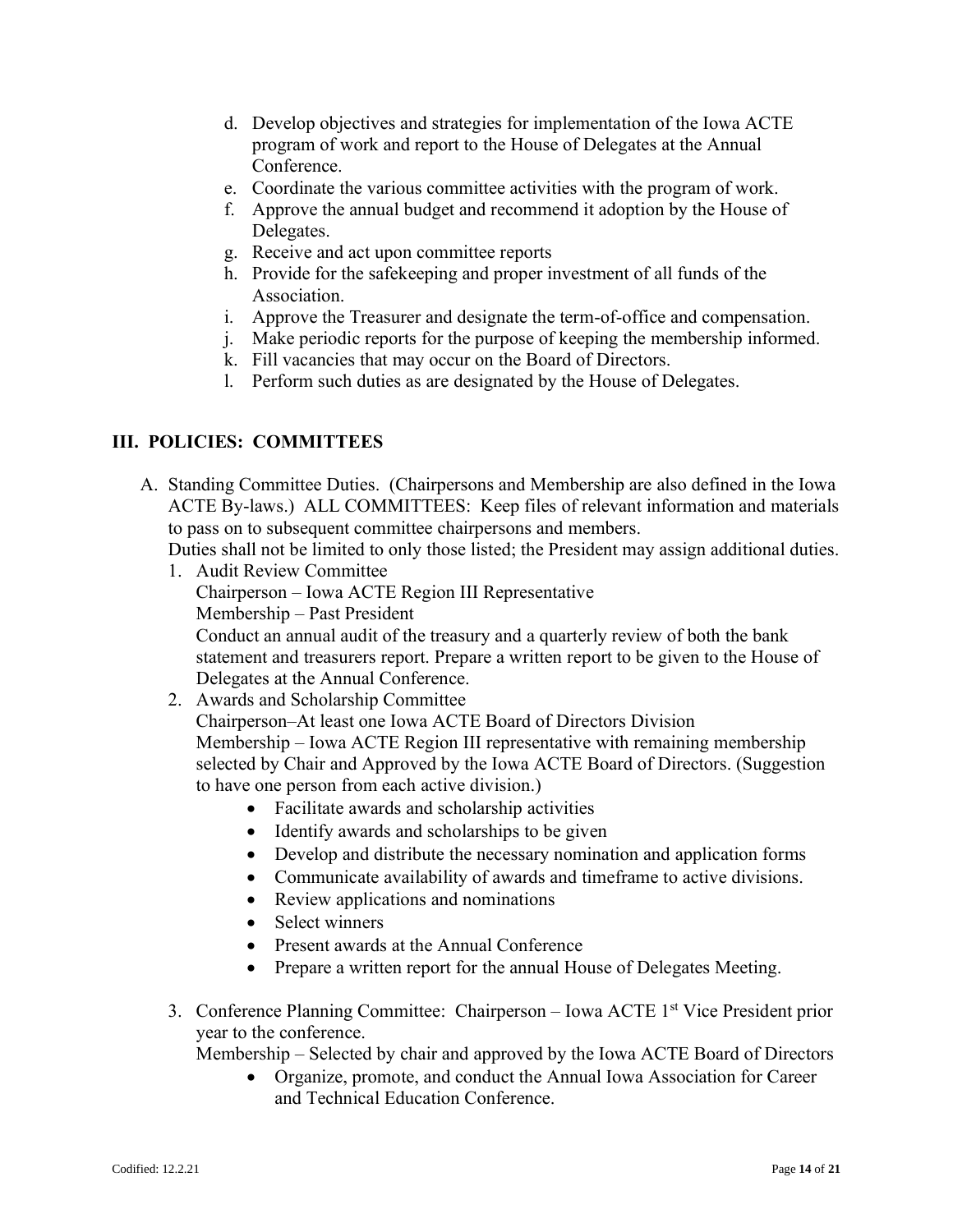- Provide a quality educational experience and networking opportunities for the Iowa ACTE membership
- Select a conference theme
- Establish the program
- Select presenters
- Arrange luncheons and banquets
- Arrange hospitality and social activities
- Coordinate with facilities
- Coordinate exhibits
- Prepare promotional materials
- Establish a budget
- Coordinate registration
- Prepare a written report for the annual House of Delegates Meeting.
- 4. Membership Committee –

Co-Chairpersons – Iowa ACTE President and Executive Director Membership – Selected by co-chairs and approved by the Iowa ACTE Board of Directors.

- Conduct two meetings per year to promote membership best practices
- Identify strategies to increase membership in Iowa ACTE and ACTE
- Promote membership by business/industries and agencies/institutions
- Prepare a written report for the annual House of Delegates Meeting
- 5. Advocacy and Policy Development Committee –

Chairperson – Iowa ACTE Past President

Membership: President, 2nd Vice President, Executive Director, Department of Education Liaison, with the remainder selected by chair and approved by Iowa ACTE Board of Directors.

- Coordinate National Policy Seminar activities
- Coordinate CTE Day at the Capitol
- Coordinate exhibits at SAI, ISCA, IASB conferences
- Communicate with the state and national legislators on an on-going basis.
- Assure that the Iowa ACTE establishes and communicates a position on issues important to CTE and the Association
- Review Iowa ACTE By-laws and Policies on an annual basis and report to the Iowa ACTE Board of Directors and House of Delegates
- Prepare a written report for the annual House of Delegates meeting.
- 6. Nominating Committee

Chairperson: Immediate Iowa ACTE Past President Membership: Past Presidents

- Submit two nominees to the Iowa ACTE Board of Directors for approval for the office of 2<sup>nd</sup> Vice President. (See Process of Nomination and Eligibility criteria in Iowa ACTE by-laws).
- Nominating report is due at least 60 days prior to the Annual Conference.
- Coordinate voting procedure (see by-laws)
- Prepare a written report for the annual House of Delegates meeting.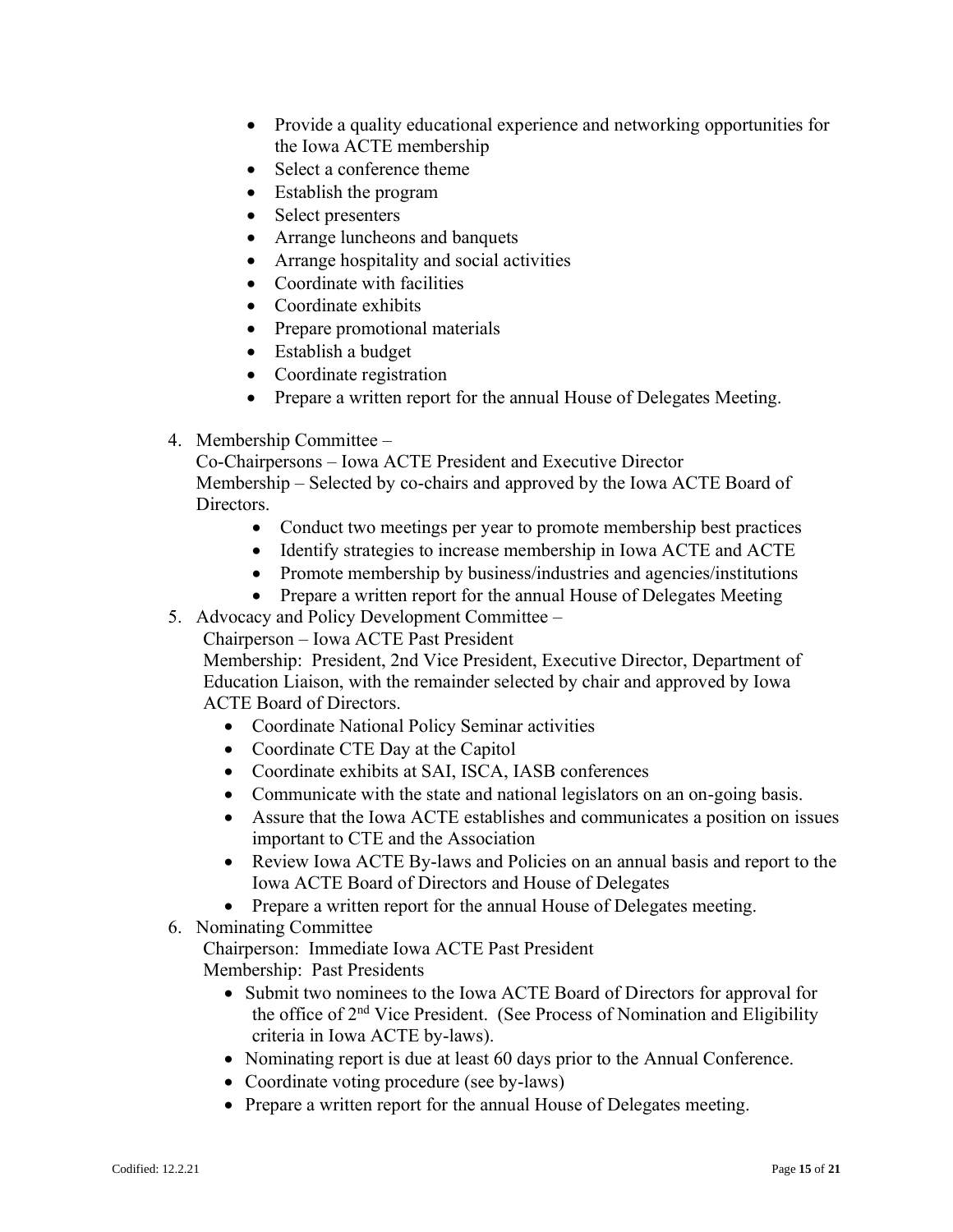- B. Ad Hoc Committees: The President may appoint ad Hoc Committees as the need arises with the approval of the Board of Directors
- C. Ex-officio Committees: Ex-officio Committees shall be made up of the members of the organizations that support career and technical education and have approval of the Board of Directors to be represented at Board meetings.
- D. Committee Procedures
	- 1. The President shall be responsible for the conduct of all committee work carried on by the Standing and Ad Hoc committees of the Organization.
	- 2. Chairpersons and Standing and Ad Hoc committees shall be appointed by the President and approved by the Iowa ACTE Board of Directors.
	- 3. Each committee shall be reimbursed in accordance with the Iowa ACTE Reimbursement Policy.
	- 4. Each committee chairperson or duly appointed representative shall give an oral progress report of the work accomplished by the committee as requested by the Board of Directors.
	- 5. Committee chairpersons shall keep the President informed of progress being made by the committee.
	- 6. Committee chairpersons shall submit a final committee report for presentation at the Annual Conference. The report should be submitted to the president 30 days prior to the conference.
	- 7. Committee chairpersons shall keep a file of all relevant materials, applications, forms, etc., and pass the file to their successor.

#### **IV. DUTIES OF IOWA ACTE EXECUTIVE COMMITTEE**

- A. Duties of the President
	- 1. Preside at all Iowa ACTE Board, House of Delegates, and all other meetings and activities.
	- 2. Give written notice of Board meetings at least two weeks prior to such meetings.
	- 3. Send meeting notices to the following:
		- a. Officers and ex-officio members
		- b. Committee chairpersons who are scheduled to report
		- c. Anyone else that should be notified as determined by the President.
		- d. Maintain a President's file of correspondence, activities, and other relevant materials.
		- e. Confirm all Iowa ACTE committee appointments and prepare a Directory of Committee Chairpersons for the first Board meeting following the Annual Conference.
		- f. Prepare and submit all necessary Iowa ACTE reports (other than Treasurer reports).
		- g. Appoint various representatives of the Iowa ACTE Board and from the membership at large to serve on various state and/or national committees.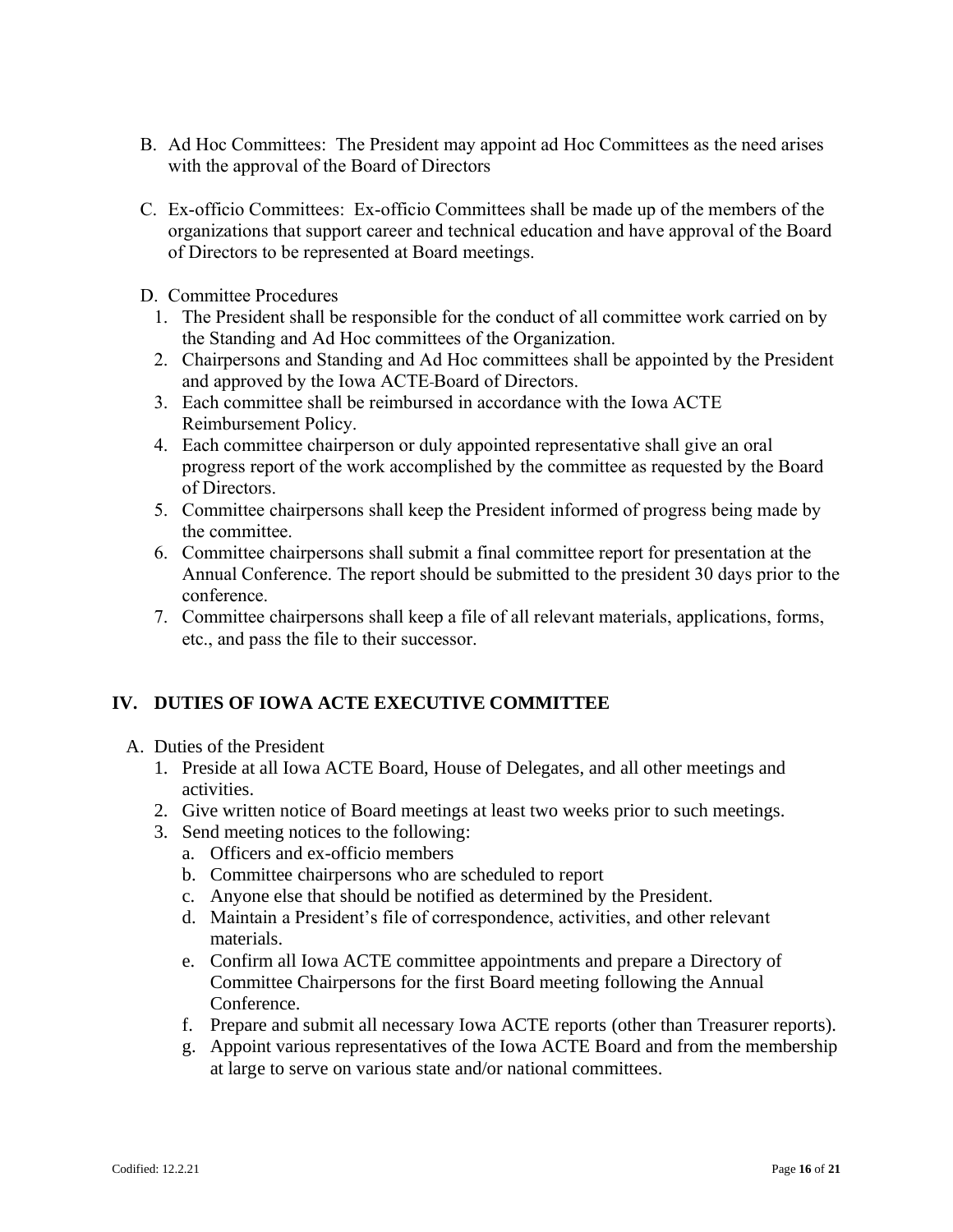- h. Prepare and present an annual report to the House of Delegates at the Annual Conference/Meeting.
- i. Serve as a liaison with the Department of Education
- j. Attend as an official representative of the Iowa ACTE those functions and activities where representation is desired. Attend the Regional and ACTE meetings and convention. Prepare materials for hearings or other places where the Iowa ACTE position should be presented.
- k. Write necessary letters or make personal contacts representing the organization to necessary governmental, industrial, business, or professional representatives.
- l. Maintain contact with the Conference Planning Committee.
- m. Co-chair Membership Committee
- B. Duties of the First Vice President
	- 1. Assist the President as requested and preside at meetings in his/her absence.
	- 2. Assist the President in coordinating the work of all committees.
	- 3. In conjunction with the Treasurer, prepare the budget and submit it to the House of Delegates for approval.
	- 4. Actively participate in Executive Committee meetings; Iowa ACTE Board Meetings; and other state, regional, and national career and technical meeting deemed necessary by the Executive Committee.
	- 5. Chair the Conference Planning Committee.
	- C. Duties of the Second Vice-President
		- 1. Serve as First Vice-President if the office of President is vacated.
		- 2. Serve as temporary First Vice-President in the absence of the President.
		- 3. Act as an ex-officio member of standing committees as assigned by the Executive Committee.
		- 4. Coordinate Ad Hoc committees as assigned by the Executive Committee.
		- 5. Actively participate in Executive Committee meetings, Iowa ACTE Board meetings, and other state, regional, and national career and technical meetings deemed necessary by the Executive Committee.
		- 6. Serve on the Policy Development Committee.
		- 7. Serve on the Conference Planning Committee.
	- D. Duties of the Past-President
		- 1. Chair the Nominating and Advocacy and Policy Development Committees
		- 2. Serve as an advisor to the Board of Directors
		- 3. Actively participate in Executive Committee meetings, Iowa ACTE Board Meetings, and other state, national, regional, and career and technical meetings deemed necessary by the Executive Committee.
	- E. Duties of the Treasurer
		- 1. Financial
			- a. Operate an accounting system designated to facilitate full accountability of Iowa ACTE funds and expenditures within the adopted budget.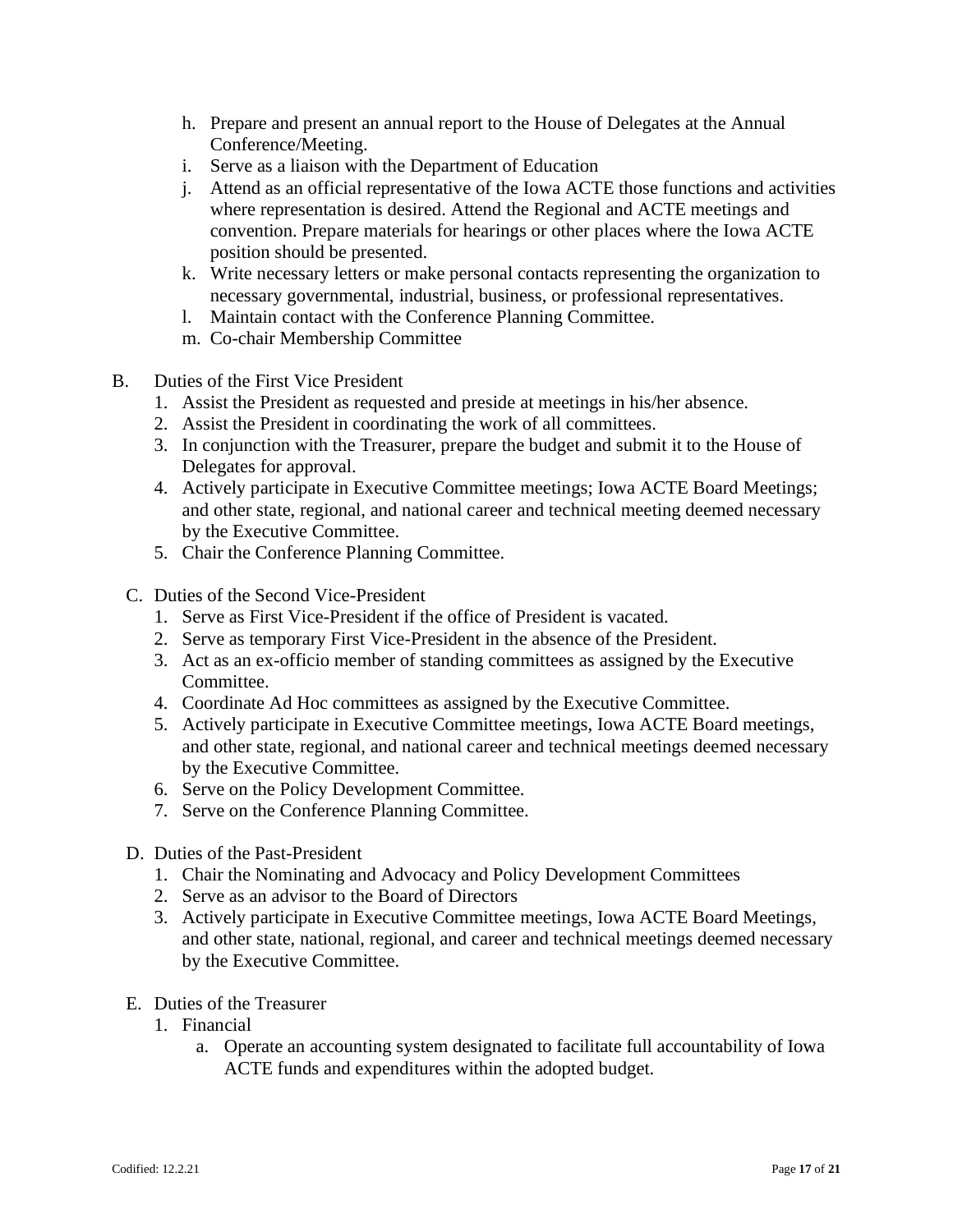- b. Prepare and present annual budget in conjunction with the  $1<sup>st</sup>$  Vice President to the House of Delegates.
- c. Prepare quarterly financial reports and present quarterly bank statements to the President and Executive Director 5 days prior to Board meetings.
- d. Prepare state and federal financial reports by appropriate due dates as required on behalf of the Association.
- e. Submit written reports, bills, and expenses as specified for Board meetings and/or for annual meetings.
- 2. General
	- a. Maintain accurate financial records.

b. Undertake special/additional projects on a negotiated per-project basis (i.e., an annual conference).

- 3. Reporting Channel: The Treasurer is directly responsible to the Iowa ACTE Board of Directors through the Executive Board. It is understood the elected officers and committee chairs will carry out their duties as outlined in the Iowa ACTE By-laws and Policy Manual.
- F. Duties of the Region III Policy Committee Representative
	- 1. Serve as an advisor to the Iowa ACTE Board of Directors.
	- 2. Actively participate in Executive Committee meetings, Iowa ACTE Board meetings, and other state, regional, and national career and technical meetings deemed necessary by the Board of Directors.
	- 3. Attend all Region III Policy Committee meetings (ACTE Convention, National Policy Conference, Professional Development Conference and teleconferences) and all other meetings called by the President
	- 4. Attend the Region III Business Meeting at the ACTE convention.
	- 5. Assist in the development of the Region III Program of Work.
	- 6. Assist in the development of policies for Region III.
	- 7. Serve a term of three years to begin on July 1 and end on June 30.
	- 8. Serve on committees as assigned by the President
	- 9. Facilitate state nominations for ACTE committees.
	- 10. Facilitate state nominations for ACTE Region III Award of Merit and Award of Excellence.
	- 11. Promote participation in ACTE and ACTE Region III awards.
	- 12. Represent Iowa ACTE on the Region III Policy Committee.
	- 13. Provide legislative leadership on a state, region, and national level.
	- 14. Assist in the development of the ACTE Region III budget.
	- 15. Assist Executive Director in planning the Region III Conference when Iowa ACTE is host.
	- 16. Enhance continuity of governance in the state association.
	- 17. Enhance communications between ACTE and the state association.
- G. Duties of the Executive Director
	- Work in cooperation with appointed treasurer to Perform financial duties as treasurer for the association.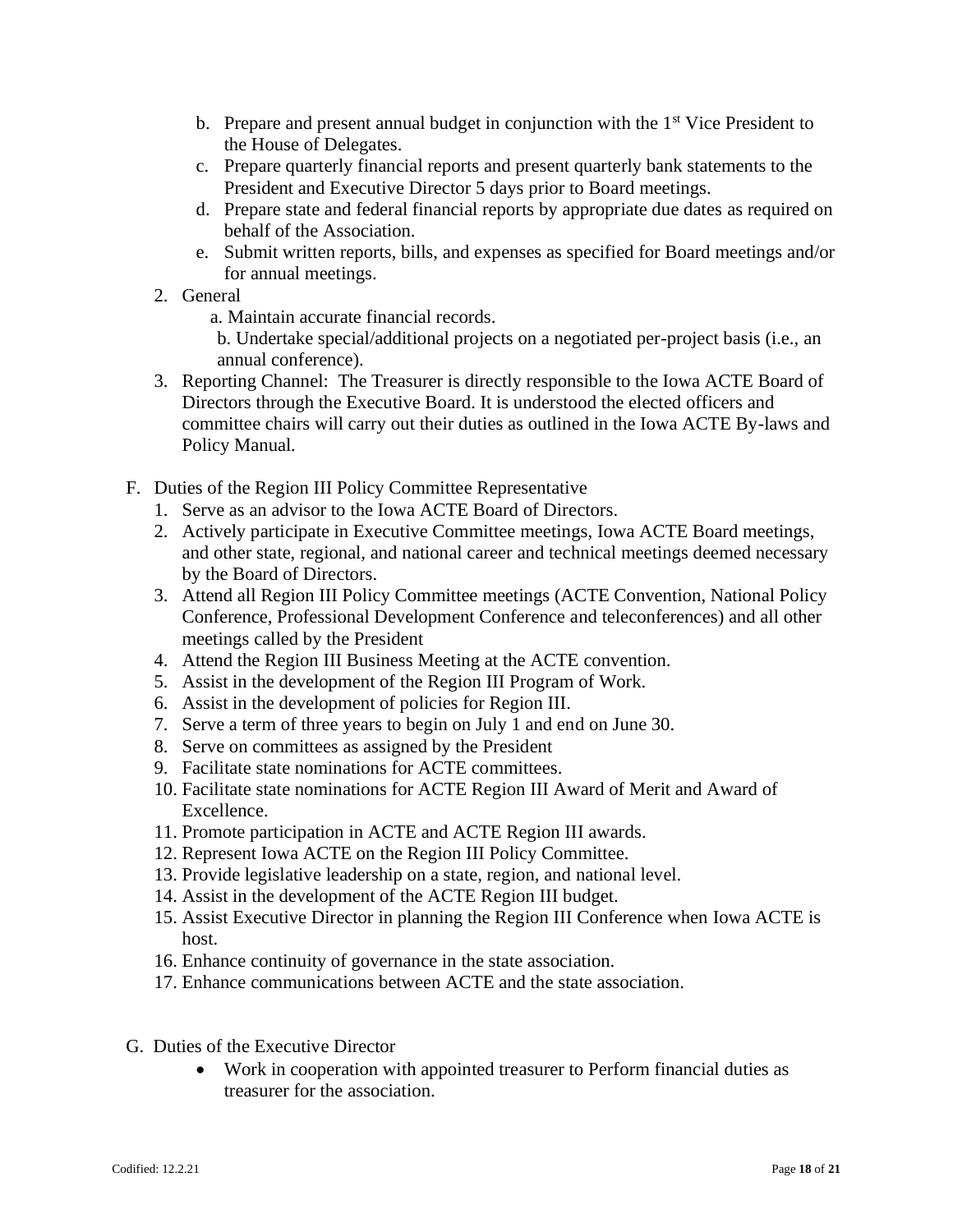- Assist in managing the Iowa ACTE website
- Manage membership database and assist with strategies to recruit members.
- Provide support for conference planning/registration, etc.
- Provide support in coordination of legislative day, National Policy Seminar, order awards and supplies, etc.
- Provide continuity through organizational management, such as records of committee members and terms, completion of association quality award application and other efforts required on an annual basis.
- Maintain history of Iowa ACTE
- Obtain updated state reimbursement chart for travel expenses.

#### Additionally:

1. Coordination/organizational tasks - Provide continuity through organizational management.

a) Oversee financial record keeping and year-end financial report for the board.

b) Supervise membership records. Keep membership lists, Coordinate with ACTE on national memberships.

c) Assist with creation of proposed annual budget.

d) Oversee preparation of taxes, Sales Tax reports, IRS report for wages as required by the IRS and the State of Iowa

e) Work with Iowa ACTE president and aid in the implementation and efficient operation of goals and objectives of Iowa ACTE.

f) Responsible for adherence to Bylaws and Policies and Procedures of ACTE and Iowa ACTE.

g) Provide necessary reports to ACTE

h) Maintain history of Iowa ACTE by submitting an annual report to be posted on the Iowa ACTE website

2. Communications - Facilitate communications with the Executive Committee, Board, members, ACTE, Iowa ACTE divisions, Iowa Department of Education, Industry, the public, and others as needed through email, conference and phone calls, website and face to face meetings.

a) Act as a liaison with affiliate associations and organizations in order to facilitate positive relations between Iowa ACTE and its Affiliate Organizations.

b) Advise Iowa ACTE and the leadership of Iowa ACTE of issues impacting the organizations, which necessitate their action

c) Work with President to organize and facilitate all Executive Committee and Board meetings.

d) Advocate working with business and industry to promote the importance of Career & Technical Education (CTE).

e) Collaborate with the Iowa Department of Education, Bureau of Career & Technical Education and Bureau of Community Colleges.

f) Serve as primary Iowa ACTE representative to ACTE and ensure that Iowa has a Region III policy committee representative.

- g) Ensure appropriate communication with ACTE.
- h) Be directly responsible to the board of Iowa ACTE in all capacities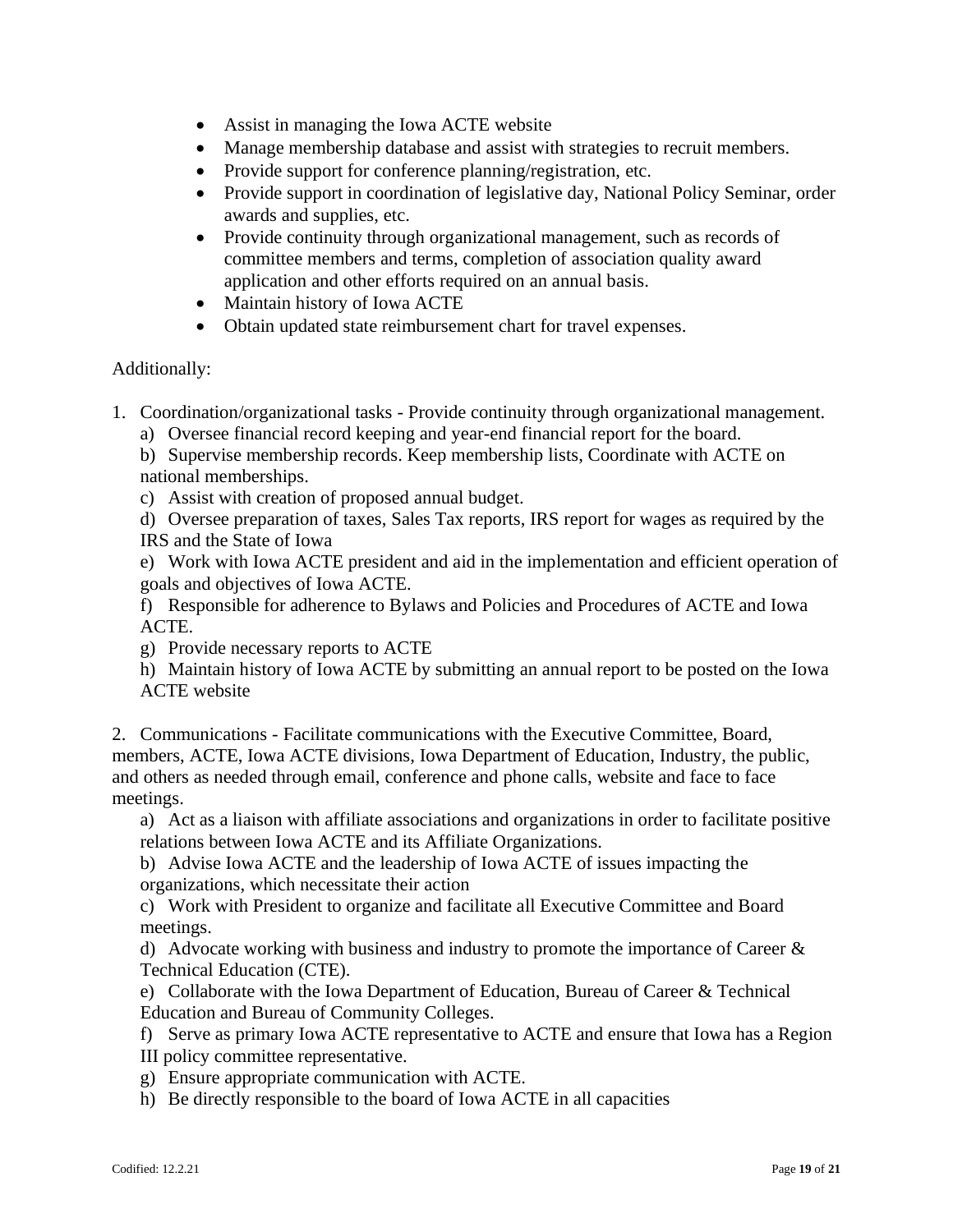3. Strongly encouraged to attend each ACTE National Conference, ACTE Region III Conference, and ACTE Policy Seminar (travel, lodging and conference fees will be covered expenses as budget permits)

a) Attends all Executive Committee and Executive Board Meetings, as a non-voting member.

b) Represent Iowa ACTE in National Executive Directors Association (NEDA) National Executive Directors Association with financial assistance from Iowa \*(see Compensation)

c) Represent Iowa ACTE at national, state, local and community levels.

d) Encourages state leadership attendance at ACTE events, including having voting delegates and attending State leader sessions.

e) Fulfill the requirements of the Executive Director as defined in the Iowa ACTE by-laws.

#### **V. REIMBURSEMENT OF EXPENSES**

- A. Travel expenses (mileage, airfare, local transportation, lodging, meals) shall be reimbursed at the state rate.
- B. Telephone, postage, and other similar expenses shall be reimbursed upon presentation of documentation to the Treasurer and authorized by the Executive Committee.
- C. Subject to Iowa ACTE budget, Iowa ACTE shall reimburse the following upon authorization by the Executive Committee and proper documentation of expense.

1. Board Meetings Past-President, President, First Vice-President, Second Vice-President, Treasurer, ACTE Region III Representative, Secretary, and Division Representatives shall be reimbursed for travel to and from in-person board meetings.

2. ACTE Policy Seminar

President, First Vice-President, and Second Vice-President. If one of these three is unable to attend, the Board shall select a substitute who shall be eligible for reimbursement. The ACTE Region III Representative shall be eligible for reimbursement of expenses by Iowa ACTE if either ACTE or ACTE Region III does not reimburse those expenses.

3. ACTE Convention

President, First Vice-President, and Second Vice-President. If one of these three is unable to attend, the Past-President shall be eligible for reimbursement. The ACTE Region III Representative shall be eligible for reimbursement of expenses by Iowa ACTE if either ACTE or ACTE Region III does not reimburse those expenses.

- 4. ACTE Region III Convention President, First Vice-President, and Second Vice President. If one of these three is unable to attend, the Past-President shall be eligible for reimbursement. The ACTE Region III Representative shall be eligible for reimbursement of expenses by Iowa ACTE if either ACTE or ACTE Region III does not reimburse those expenses.
- D. Iowa ACTE shall reimburse approved participants in activities C1, C2, C3, and C4 at the following rates: